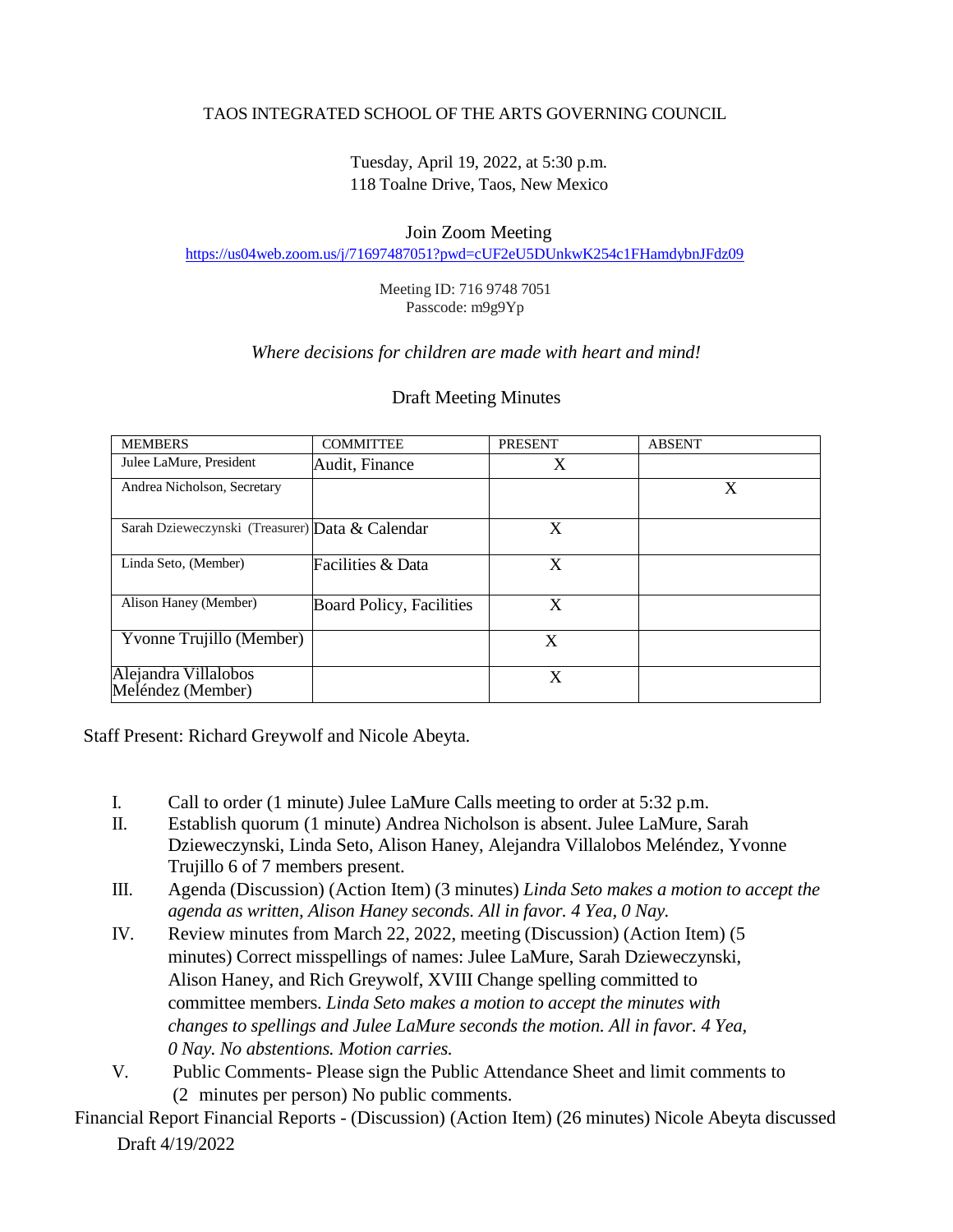The March 2022 bank account reconciliation showed a variance of \$25,497.54. This variance is directly related to the pay period #20 that was direct deposited on Friday, April 1st, but pulled from the Hillcrest bank account on March 31, 2022.

The variance will clear for April's reconciliation.

March 31st ended Quarter 3 for the financial reporting period. Below are the RFR's (Request for Reimbursements) that were submitted in OBMS (Operating Budget Management System).

| <b>Fund</b>  | <b>Name</b>                              | <b>Amount Req.</b>  | <b>Outstanding Q2</b> |
|--------------|------------------------------------------|---------------------|-----------------------|
|              | 21000 USDA Meal                          | \$<br>16,625.45     |                       |
|              | $24101$ Title 1                          | \$<br>14,290.51     |                       |
|              | 24106 <b>IDEA-B</b>                      | \$<br>8,478.05      |                       |
|              | 24154 Teacher/Princ. Training            | \$<br>400.00        |                       |
|              | 24189 Title IV                           | \$<br>$1,900.91$ \$ | 5,304.01              |
|              | 24308 ESSER II                           | \$<br>59,524.01     |                       |
|              | 24316 USDE CRRSA ESSER II Air Quality \$ | 2,942.30            |                       |
|              | 27202 OpenSciFi                          | \$<br>$1,040.00$ \$ | 1,040.00              |
|              | 28211 NM Schools Covid 19 DOH            | \$<br>1,609.10      |                       |
|              | 31200 PSFA Lease Assistance              | \$<br>33,824.50     |                       |
|              | 31900 Ed Tech Grant                      | \$<br>$1,894.57$ \$ | 1,405.79              |
|              |                                          |                     |                       |
|              |                                          |                     |                       |
| <b>TOTAL</b> |                                          | \$<br>142,529.40    |                       |

**Quarter 3 RFR's** submitted on 4/11/22.

*Sarah Dzieweczynski makes a motion to accept the financials as presented, Linda Seto seconds. All in favor. 4 Yea, 0 Nay. No abstenstions. Motion carries.*

i. BARS - (Discussion) (Action Item) (4 minutes)

521-000-2122-0047-M- Fund 11000 Operational Maintenance in the amount of \$1,751.00 from salaries and expenses to increase in SUTA and additional compensation for EA's.

521-000-2122-0048-I - Fund 11000 Operational Increase in the amount of \$11,597.00 for the 3% salary increase as Laws 2022, Chapter 54, House Bill 2, Section 8, Item A (6) for all job codes.

521-000-2122-0049-I- Fund 24106 IDEA-B Increase in the amount of \$12,807.00. Final Award FY20-21 (GY20) with Interim FY21-22 (GY21) The FY20-21 and prior year carryover must be expended by September 30, 2022. Will be used for salary and expenses of new hire for an EA.

521-000-2122-0050-M - Fund 11000 Operational Maintenance in the amount of \$4,446 to increase ancillary services for Diagnostician and Physical Therapy along with communication services.

Draft 4/19/2022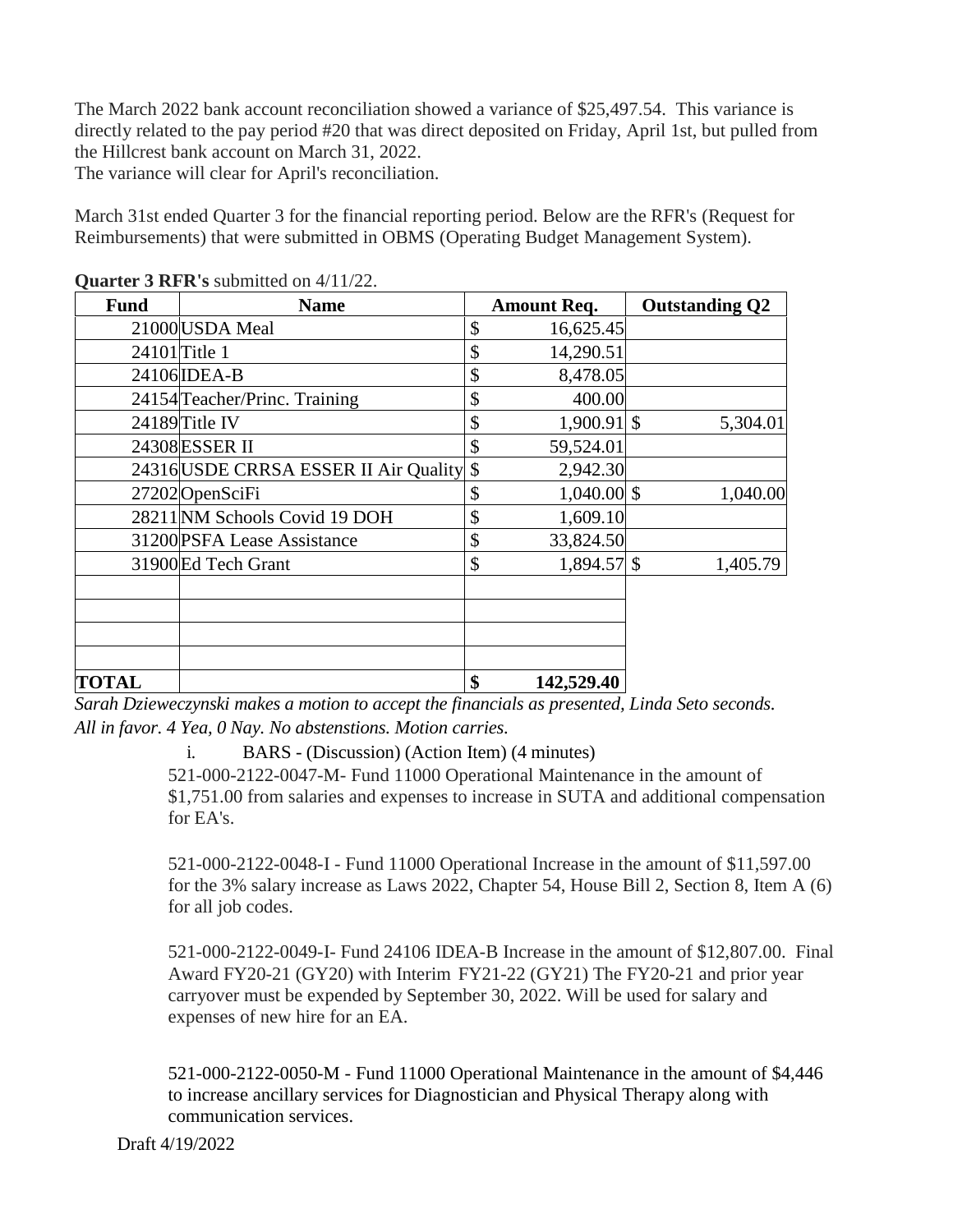521-000-2122-0051-M- Fund 24308 ESSER II in the amount of \$292.00 from the line item for supply assets over \$5000 to a line item for general supplies and materials.

521-000-2122-0052-T- Fund 24308 ESSER II transfer needed to increase advertising line item by \$1.00.

521-000-2122-0053-M- Fund 24154 Title II Teacher/Principal Training in the amount of \$500.00 to increase line items for liabilities.

*Alison Haney makes motion to accept BARS (Budget Adjustment Request) as presented, Julee LaMure seconds. All in favor. 4 Yea, 0 Nay. No abstentions. Motion carries.*

- VI. Business Manager report on hours completed by board members towards required training hours with PED (5 minutes). Nicole Abeyta shared the most current training hours sent from Melissa Brown from CSD with the Governing Council via email. The two new board members were also sent the information to the self-paced presentations and still need to fulfill 3 hours of training in any subject areas (Fiscal Understanding, Academic Understanding, Ethics, Equity, or Organizational).
- VII. Presentation of Employee Leave Bank (Discussion) (Action Item) (10 minutes) Richard Greywolf shared the Employee Leave Form via email to the board for review prior to the meeting. Nicole Abeyta proposes lowering hours from 20 to 15 accrued days that an employee must attain during the time of distribution of leave time. *Alison Haney moves to approve the Employee Leave Bank as presented with changes, Julee LaMure seconds. All in favor. 4 Yea, 0 Nay. No abstentions. Motion carries.*
- VIII. Remove Board President Julee LaMure as a check signer from the TISA Hillcrest Bank account -(Discussion) (Action item) (3 minutes) *Julee LaMure is moving to Sante Fe and is no longer in town to do weekly checks. Linda Seto moves to remove Julee LaMure as a check signer from the TISA Hillcrest Bank. Alison Haney seconds. All in favor. 3 Yea, 0 Nay. Julee LaMure abstains. Motion carries.*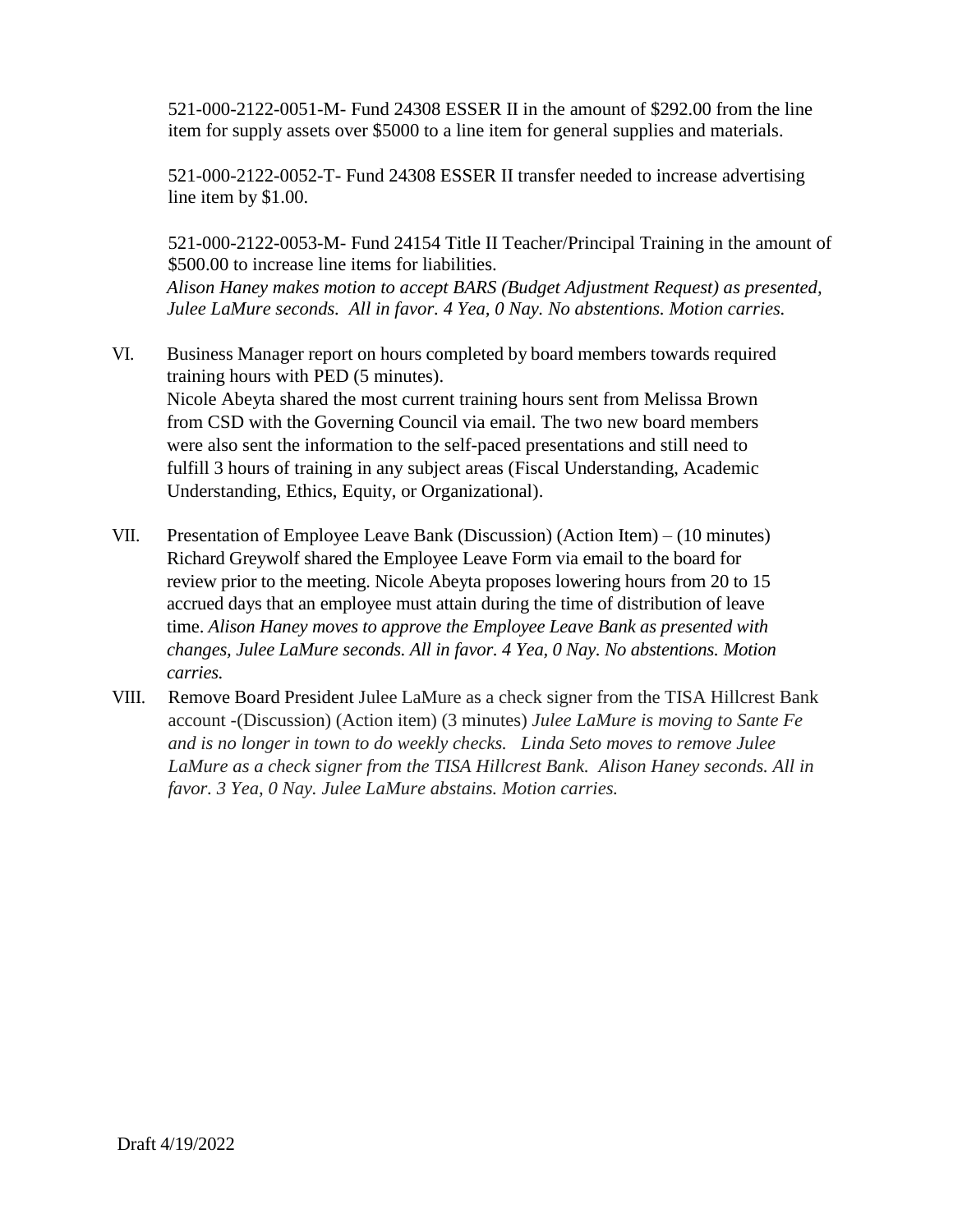- IX. Addition of board member as a check signer for TISA at Hillcrest Bank account. (Discussion) (Action item) (3 minutes) *Alejandra Villalobos Meléndez volunteers to be Alison makes motion Alejandra Villalobos Meléndez, Julee LaMure seconds. All in favor. 4 Yea, 0 Nay. No abstentions. Motion carries.*
- X. Announcements (2 minutes) No announcements
- XI. Voting for new officers (Discussion) (Action Item) (5 minutes) *Yvonne Trujillo is nominated for Vice President. Sarah Dzieweczynski makes a motion to accept Yvonne Trujillo as Vice President. Alison Haney seconds. All in favor. 4 Yea, 0 Nay. No abstentions. Motion carries.*
- XII. Assigning of new committee members (7 minutes) Yvonne Trujillo volunteers for the Audit Committee, Alejandra Villalobos Meléndez volunteers for the Finance Committee, Alison Haney volunteers for the Calendar Committee, Yvonne Trujillo volunteers for the Board Policy Committee. *Alison Haney makes a motion to accept the volunteers to their committees, Julee LaMure seconds. All in favor. 4 Yea, 0 Nay. No abstentions. Motion carries.*
- XIII. Reading of Black Education Act. (5 minutes) Richard Greywolf reads the Black Education Act.
- XIV. Presentation of BMEP (Bilingual Multicultural Education Program) Grant- (Discussion) (Action Item) (3 minutes) *Richard Greywolf discusses the BMEP grant. Discusses the success of the previous year. Alison Haney makes a motion to accept the BMEP grant. Julee LaMure seconds. All in favor. 4 Yea, 0 Nay. No abstentions. Motion carries.*
- XV. Presentation of grants for the Arts (Fine Art Education Act) (Discussion) (Action Item) (3 minutes) Richard Greywolf discusses the tenets and uses of the Fine Art Education Act Grant. Which includes the hiring of our Art teacher, Cassandra Bates. *Alison Haney makes a motion to accept the FAEA grant, Julee seconds. All in favor. 4 Yea, 0 Nay. No abstentions. Motion carries.*
- XVI. Presentation of Title I (Discussion) (Action Item) (3 minutes) Richard Greywolf discusses the funding of Title I. Currently, funding pays for two additional reading aides to TISA. *Linda Seto makes a motion to accept the Title I funding and Alison Haney seconds. All in favor. 4 Yea, 0 Nay. No abstentions. Motion carries.*
- XVII. Presentation on 2022-23 Academic Calendar (Discussion) (Action Item) (4 minutes) *Linda Seto makes a motion to accept the Academic Calendar as accepted, Sarah Dzieweczynski seconds. All in favor. 4 Yea, 0 Nay. No abstentions. Motion carries.*
- XVIII. Report from Equity Council (Discussion) (3 minutes) Alison Haney has been attending the state's monthly meetings. Currently the school has two members on the equity council, and hopes to grow more as COVID restrictions continue to lift.
- XIX. Committee Reports (10 minutes)
	- Audit
	- Finance
	- Calendar
	- Data ((Data report from Istation for lower grades)
	- Board Policy Report
	- Facilities (report from facilities)
- XX. Director's Report: (5 minutes)
	- Progress towards annual goals. TISA is hitting growth goals and in meeting minimum of 50% of its student population meeting or exceeding Average scores on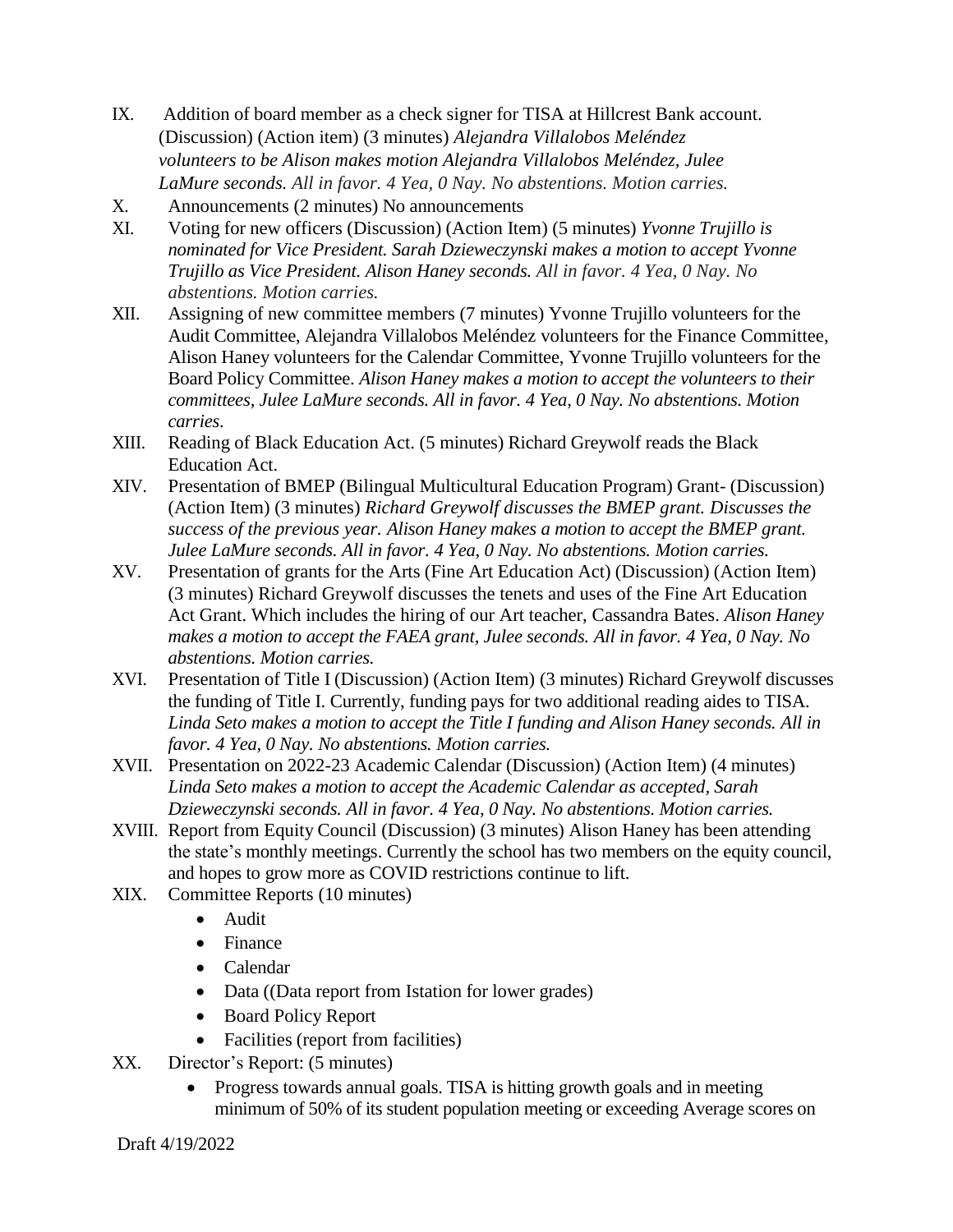NWEA MAP and iStation testing.

- Information on how to access Global Initiatives for anti-biased training. Governing Council has been emailed how to access Global Initiatives.
- XXI. Announcements (2 minutes)

Items for next month's agenda (Discussion) (2 minutes) Mike Musialowski, Data Report, FY23 Budget approval

- XXII. Review date of next meeting: (1 minute) May  $17<sup>th</sup>$
- XXIII. Adjournment (Action Item) (1 minute) Alison Haney moves to adjourn, Julee LaMure seconds. *All in favor. 4 Yea, 0 Nay. No abstentions. Motion carries.*

*If you are an individual with a disability who is in need of a reader, amplifier, qualified sign language interpreter, or any other form of auxiliary aid or service to attend or participate in the hearing or meeting, please contact Rich Greywolf at 575- 779-9311 least one (1) week prior to the meeting or as soon as possible. Public documents, including the agenda and minutes, can be provided in various accessible formats. Please contact Rich Greywolf at 575-779-9311 if a summary or other type of accessible format is needed.*